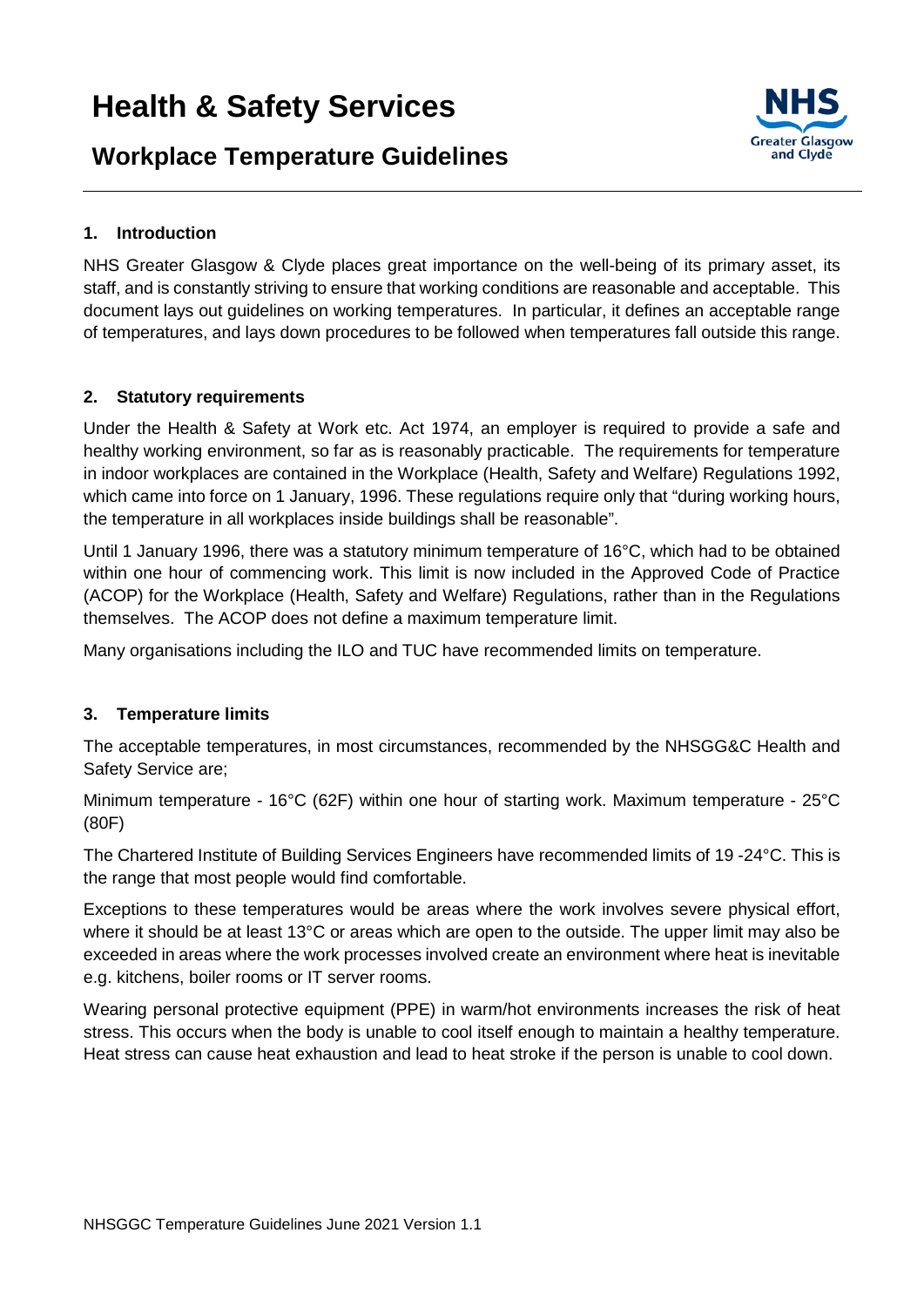# **4. Implementation**

The implementation of the guidance will require the provision of thermometers to monitor workplace temperature, and this is a requirement of the Workplace (Health, Safety and Welfare) Regulations 1992 (Regulation 7(3)).

Departmental Managers will be responsible for:

- a) Ensuring an adequate supply of thermometers. These should be alcohol and not mercury.
- b) Ensuring that all staff are familiar with the location of the thermometers. When locating the thermometer avoid window frames and ledges, above radiators or next to doors.
- c) Requesting the involvement of Estates or Hard Facilities Management Company to help resolve temperature issues. e.g. monitoring of temperatures over several days

The implementation of the policy will be the responsibility of the Departmental Manager. This document seeks to address temperature related problems by dividing the guidelines into two categories; - short and long term procedures.

Assess the risk of overheating in your workplace and consider appropriate control measures to implement. Be aware of the signs and symptoms of heat stress and dehydration (thirst, dry mouth, dark or strong-smelling urine, urinating infrequently or in small amounts, inability to concentrate, muscle cramps, fainting). Don't wait until you start to feel unwell before you take a break.

Use a buddy system with your team to look out for the signs of heat stress (e.g. confusion, looking pale or clammy, fast breathing) in each other.

## **5. Short term procedures**

It is accepted that during the summer and winter months or during breakdown of services, there may be periods of time when it is not practicable/possible to maintain the working temperatures within the recommended guidelines. During these times it will be the Departmental Managers responsibility to seek locally agreed solutions to alleviate the discomfort of staff.

These may include:

| Temperature above 25°C                     | Temperature below 16°C               |
|--------------------------------------------|--------------------------------------|
| • Temporary removal to another area.       | • Temporary removal to another area. |
| Portable fans.*                            | Localised heating.*<br>$\bullet$     |
| Industrial cooling fans for larger areas.* | • Temperature breaks.                |
| • Temperature breaks.                      | Hot drink facility.<br>$\bullet$     |
| Provision of cold drinks.                  |                                      |

**\*** Estates must be contacted if any of these solutions are being proposed. Also, Infection Control may need to be consulted with regard to the use of fans in clinical areas.

## **6. Long term procedures**

Problems which exist over the 'long term' are generally accepted to be over a period of months and not just periodic hot spells over the summer months.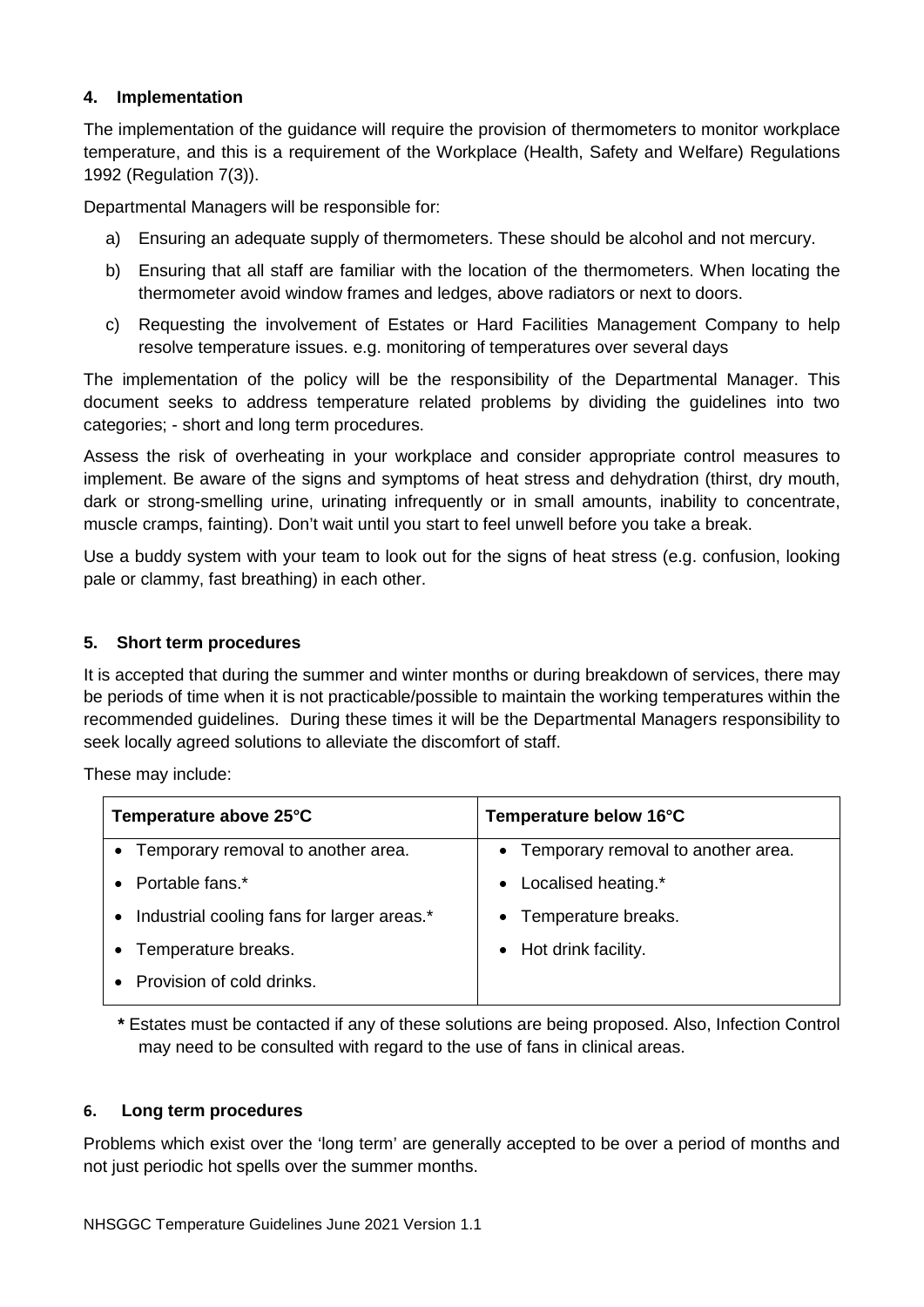Long term procedures or solutions are most probably required due to problems with heating/cooling/ventilation systems. The risk to the health and safety of staff increases when temperatures are excessive for long periods of time. If a potential problem has been identified temperature recordings must be taken for 3 to 5 consecutive days at the same time each day. If the readings are consistently on or below 16°C or above 25°C it is important that a full risk assessment is carried out to establish the extent of the risk to the health and safety of staff. Health and Safety staff can assist with aspects of the risk assessment process.

If it is clearly demonstrated that there is a significant problem with the temperature in a particular area then appropriate action must be taken by the Departmental Manager, the estates department and or Hard Facilities Management Company must be contacted to assess and establish if the current heating and / or ventilation system is operating within design parameters, depending on the outcome of the assessment any further actions identified may require a continued multi service approach (including the Estates department and or Hard Facilities Management Company) to bring the matter to a safe conclusion.

Where there is an identified need NHSGGC Occupational Hygienist can be contacted to provide advice and or guidance relating to monitoring, for non-urgent matters the [Request Form](https://www.nhsggc.org.uk/media/237478/request-form-for-occupational-hygiene-suport.doc) for [Occupational Hygiene Support](https://www.nhsggc.org.uk/media/237478/request-form-for-occupational-hygiene-suport.doc) should be completed; for any urgent matters telephone contact is advised

It would be appropriate to instigate short-term solutions (see Para 5) until the situation is resolved.

# **7. General**

In the interests of managing the guidelines and as a measure of aiding risk assessment there should be consistent monitoring of workplace temperatures.

Temperature logs should be kept for each area where staff are working in temperatures at or around 16 degrees and above 25 degrees, for prolonged periods of time. The temperature should be noted in each area once per week on the same day and time. See Appendix 1 for suggested pro forma

A note of any temperature related problems should also be kept.

## **8. Outside working**

For staff who are required to work outside for all or part of their working time, issues related to the provision of warm clothing would be covered by the Boards PPE Policy.

## **9. Shared space**

Individuals have different thresholds of what they consider comfortable conditions. Staff working in areas which are shared workspaces are encouraged to work collaboratively with their co-workers in achieving a mutually acceptable working environment for all concerned, within the limits set out within this guidance.